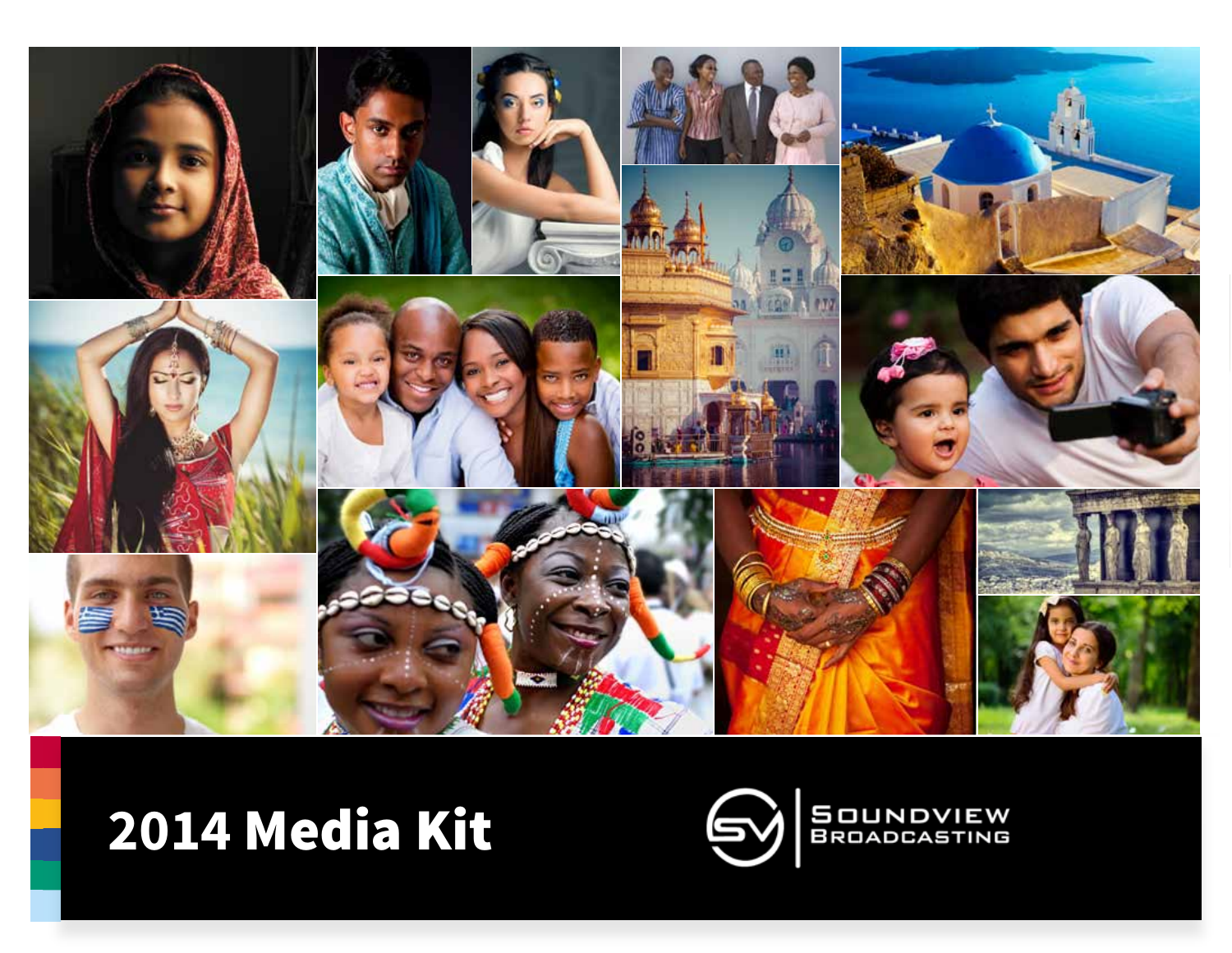## **Who We Are**

An independently-owned, fully equipped global media broadcasting, video production and post-production company based in the heart of New York City's TV and motion-picture district

## **Provider of media services for over 20 international TV channels**

*From India, Pakistan, Bangladesh, Africa, Egypt, the U.S. and elsewhere to audiences from the United States, Canada, Europe and the UK*

## **A producer, distributor, and network originator of international television programming**

We are a minority-owned business with a multicultural staff *complimenting technical expertise with essential language skills and cultural awareness*

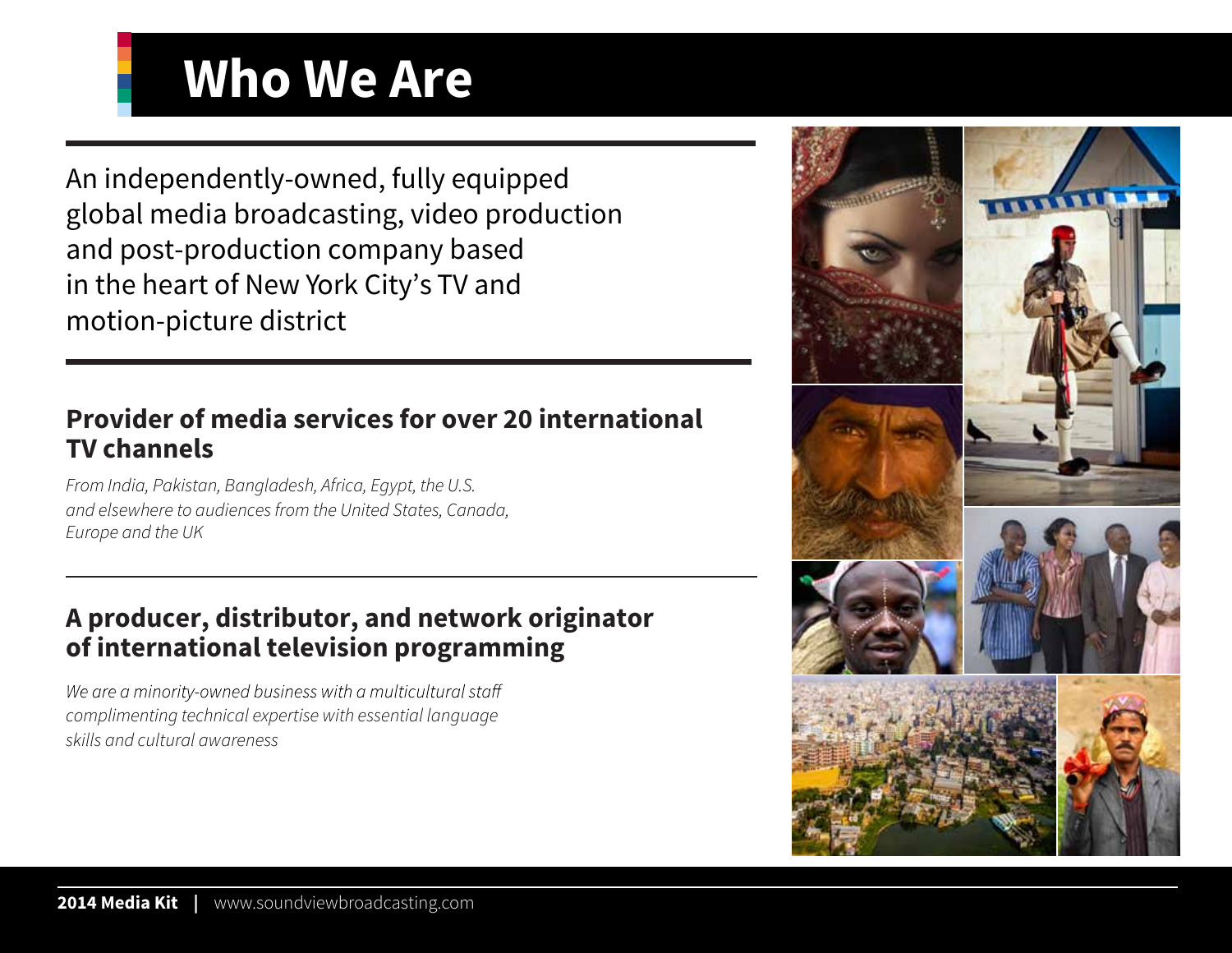## **Our Channels**

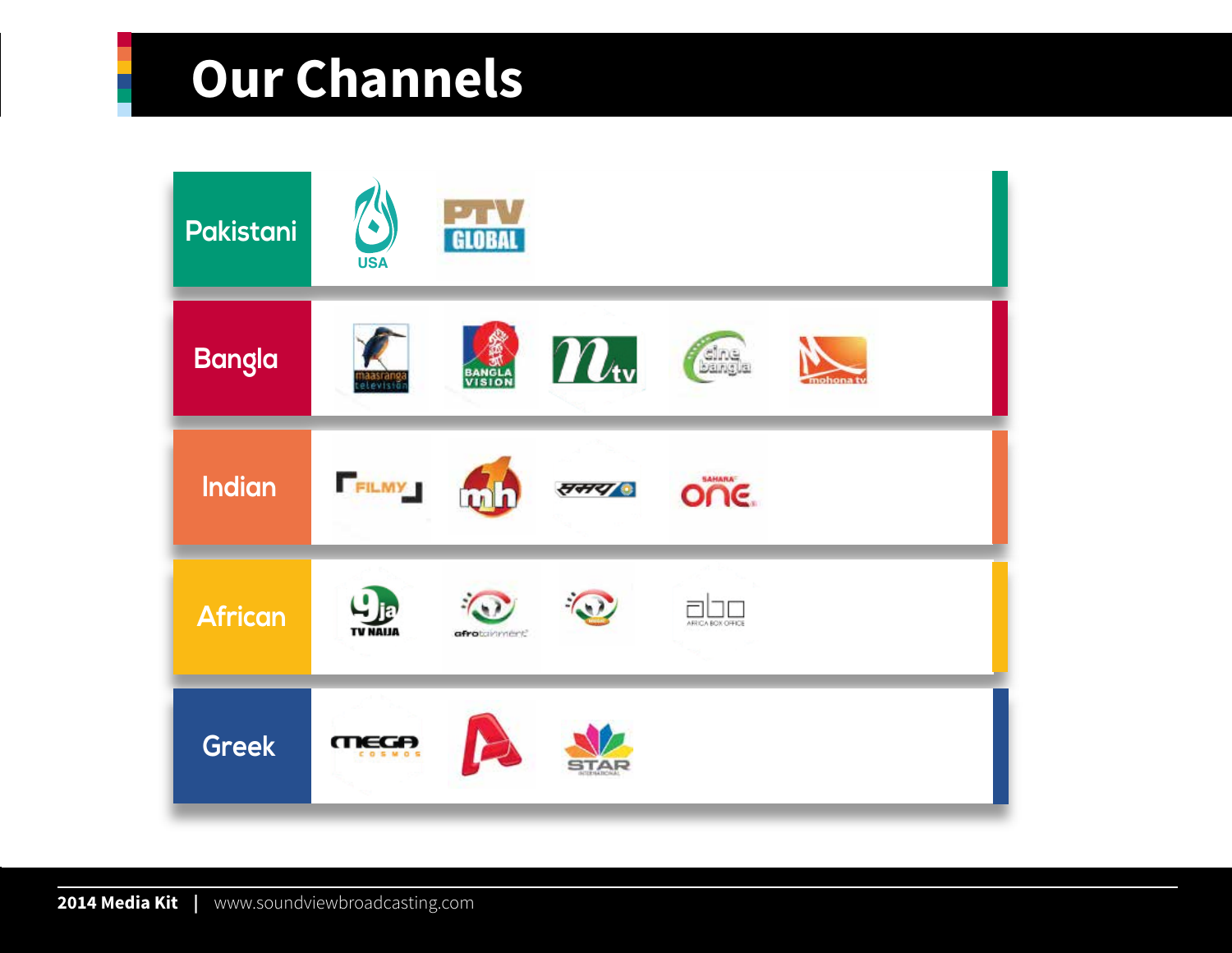## **What We Offer**

### **Marketing & Media**

- Media Consulting
- Media Planning & Buying
- Strategy Development
- Marketing Communications
- Marketing Consulting
- Insights and Targeting

### **Broadcasting & Transmission Services**

- Satellite Downlink Services in Middle East, Asia, Europe, USA
- Fiber Connectivity to Major Teleports in Singapore, Hong Kong, Athens, Islamabad
- Fiber Connectivity to Major Platforms, e.g. Dish Network, DirecTV, Time Warner, Cablevision, Rogers, Bell, SKY
- Co-locate Facilities Available in Manhattan and Queens
- International Backhaul Services
- Signal or Feed Backup
- Format Conversion
- Channel Origination and Signal Turn around

## **Production & Post-Production**

### **Event Space**

### **IT Services & IP Infrastructure**

- Live Broadcast
- SD & HD Editing
- Live Switching & Insertion
- Studio Audience Shows
- News Programs, Talk Shows
- Commercial Insertions
- Filmed Drama and Comedy Series
- Infomercials
- Five Studios in New York Additional Studios in Orlando, Toronto and London

## **24/7 Direct Feed to Major Satellite and Cable TV Carriers**

- Production Office Space
- Conference Rooms
- Event & Entertainment Areas
- Corporate Events
- Casting & Rehearsal Space
- Public & Private Functions
- **Fundraisers**

dish

Press Conferences

- Co-location Services
- IPTV Infrastructure
- Hosting: Web Servers, Mail Servers and FTP Services
- Firewall & Network Security
- Multiple 100MB Circuits Fully Redundant
- Remote Access Capability



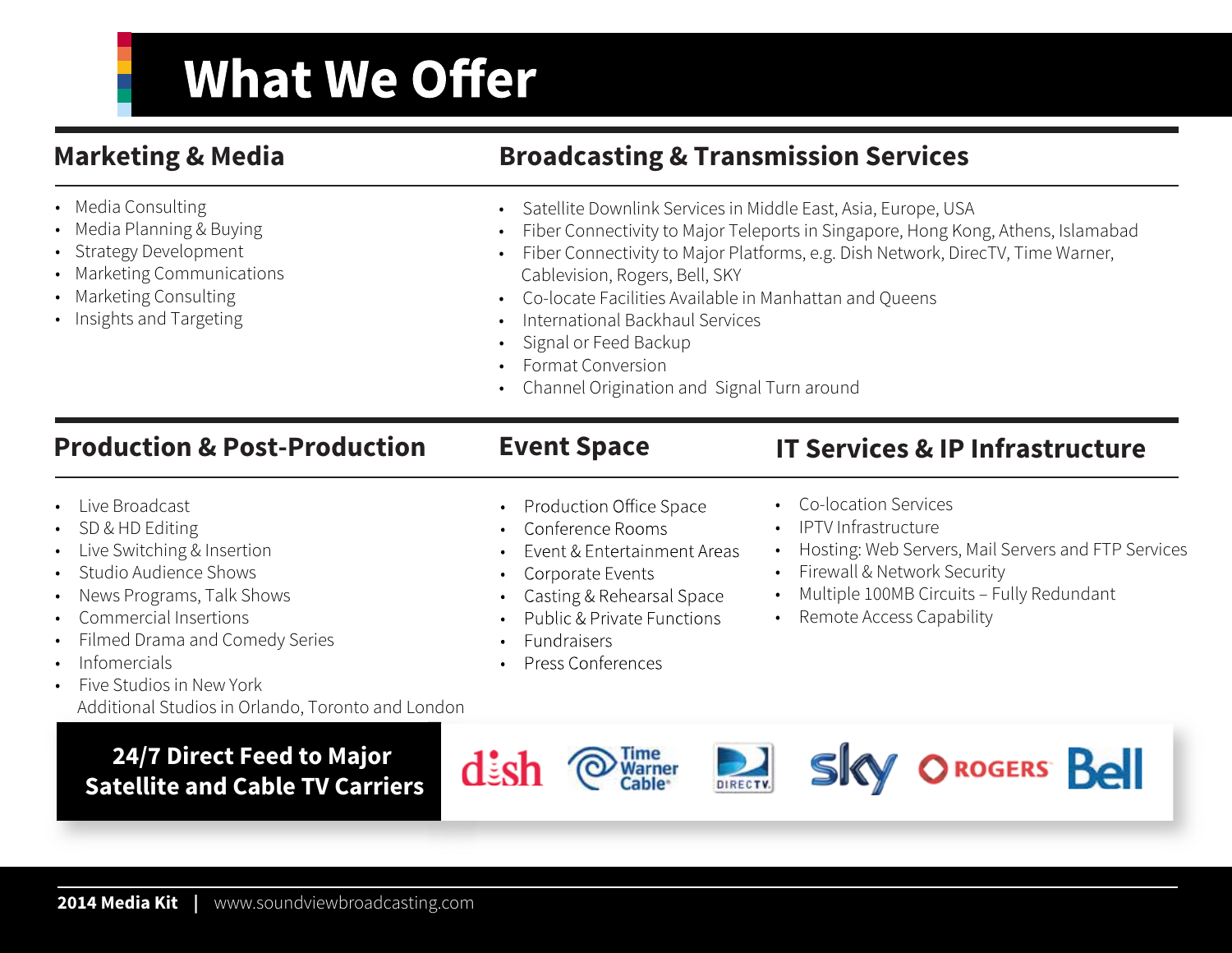# **South Asian Demographics**

## **About the Audience**

#### **Over 4 million South Asians live in the United States**

The growth rate for the South Asian population exceeds that of the Asian-American population as a whole, as well as that of Hispanic-Americans and non-Hispanic whites.

#### **The three fastest-growing Asian American groups in the United States are all South Asian:**

Indian,Pakistani and Bangladeshi. These groups all doubled or tripled in size from 2000 to 2010.

**Careers:** include healthcare, law, finance, education, engineering, technology and entrepreneurs

**Metropolitan areas with the largest South Asian populations are:**  New York City, Chicago, Washington, D.C., Los Angeles and San Francisco



#### **Estimated U.S. Population The five states with the largest** Pakistani-Americans  **South Asian populations are:** CA, NY, NJ, TX and IL **3 Million** Indian-Americans **750K** Bangladeshi-Americans **500K Bachelor's Degree 40% 60% or Higher Over 4 Million South Asians in the U.S.hành nhâ S60K** Median Household Income: \$60,000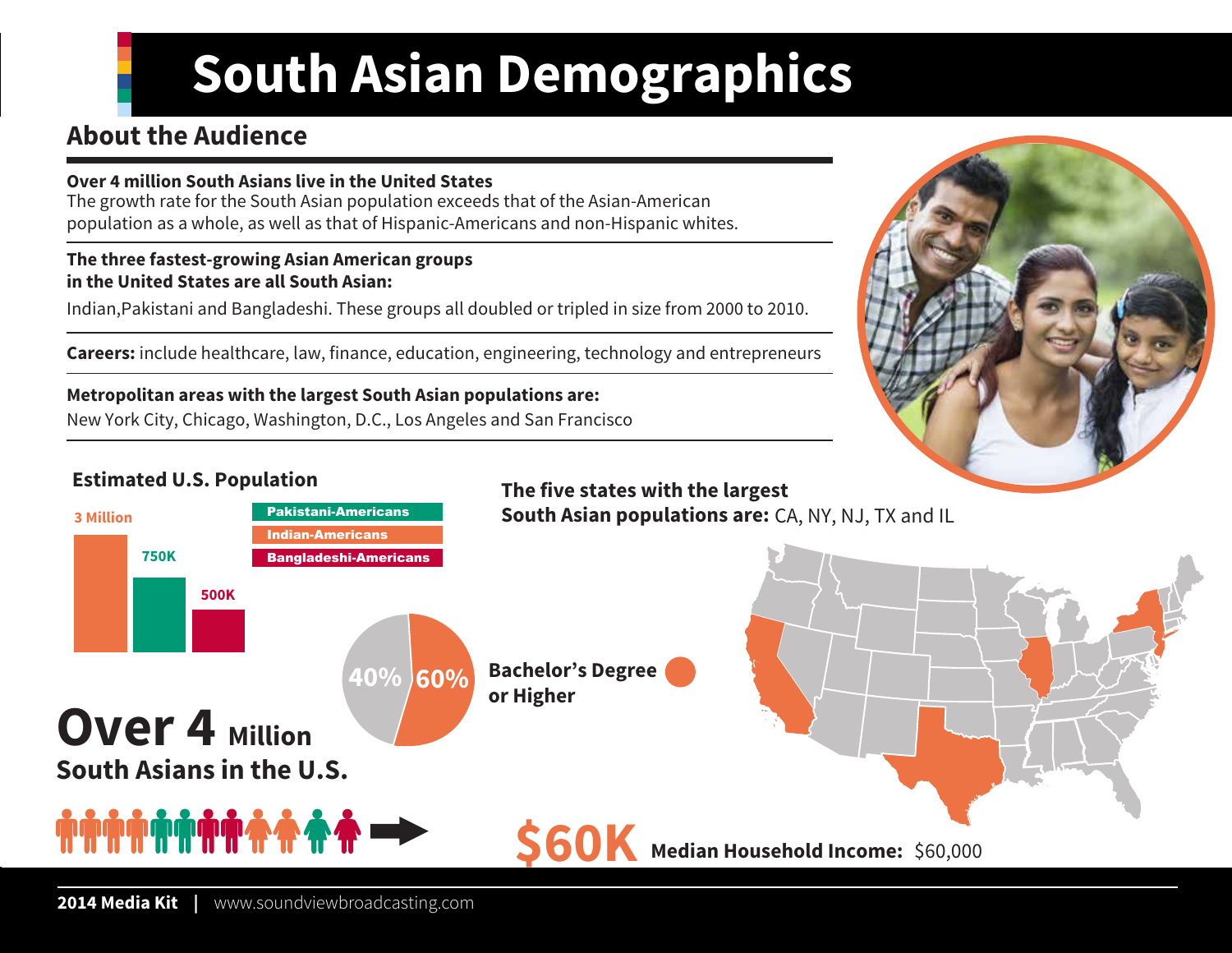## **Pakistani Channels**

Pakistani-Americans love keeping up with news, sports and entertainment from home. SoundView Broadcasting is the exclusive North American distributor of PTV Global and AAJ TV.

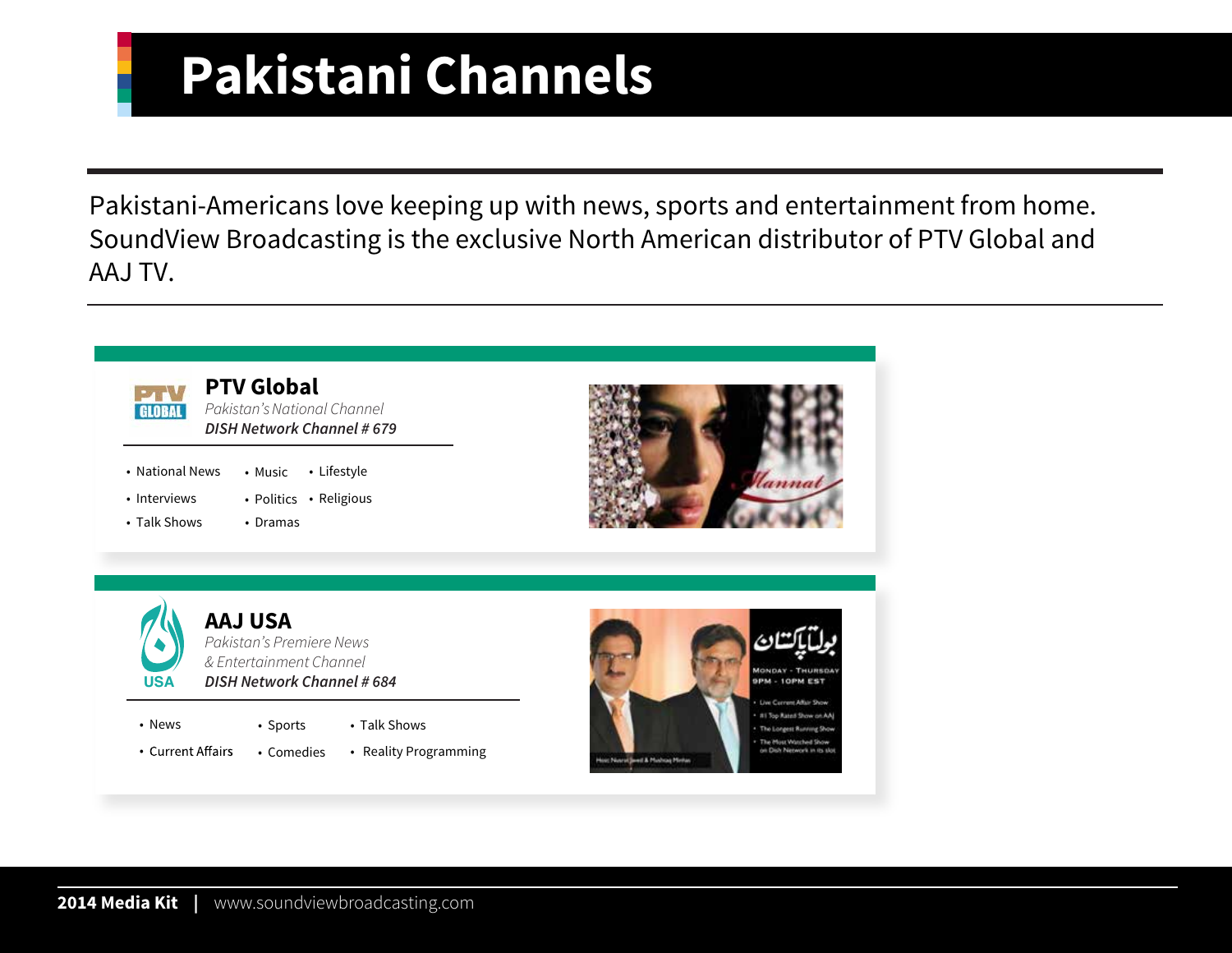## **Indian Channels**

Indian-Americans, also referred to as East Indians and Asian Indians, are among the most rapidly expanding ethnic groups in the United States. SoundView Broadcasting is the sole North American provider of Sahara One, Sahara Samay, MH1 and Filmy.

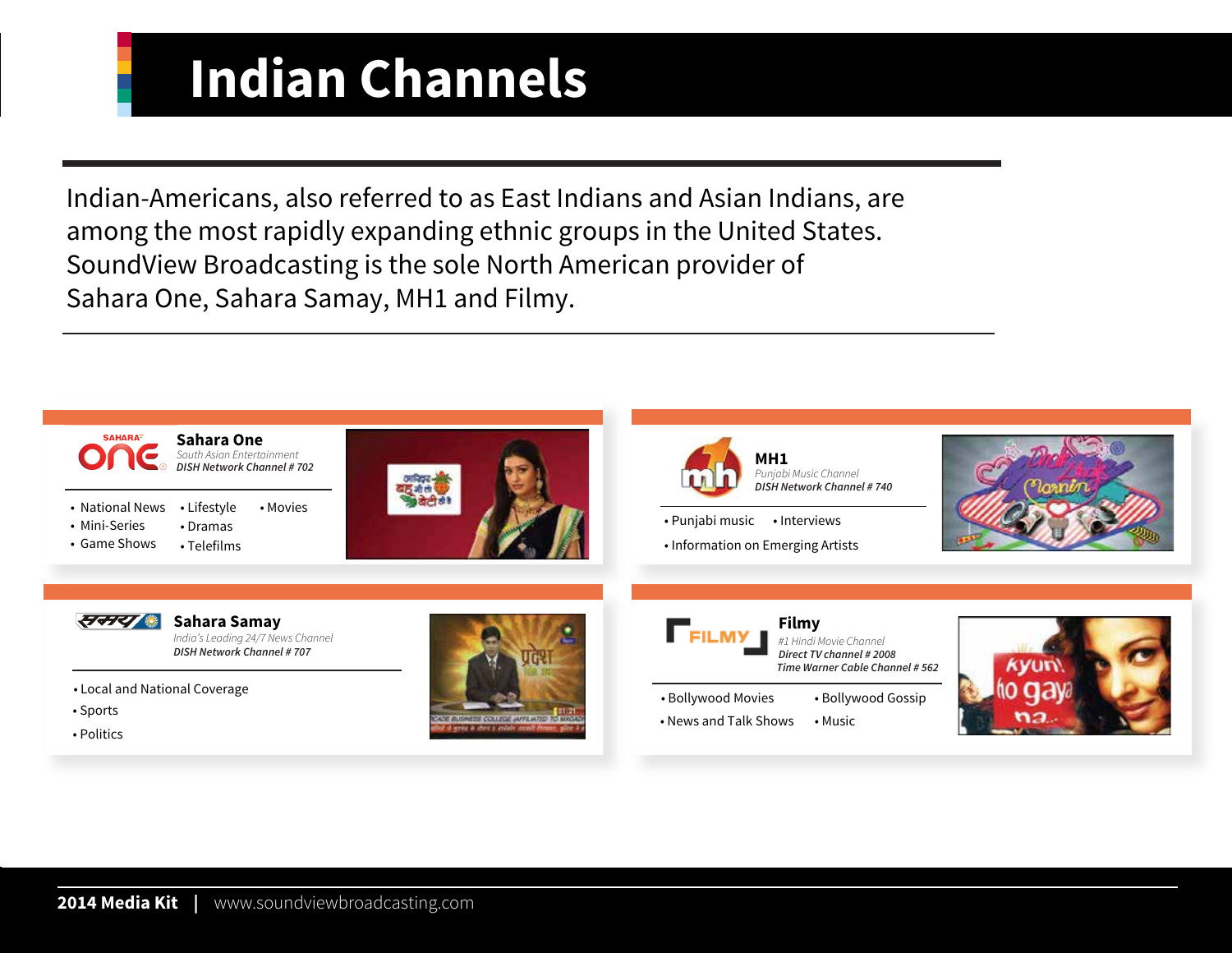# **Bangladeshi Channels**

The Bangladeshi-American community eagerly embraces entertainment and information from their homeland. SoundView Broadcasting is the North American provider of NTV, Mohana TV, Cine Bangla, Massangra TV and BanglaVision.

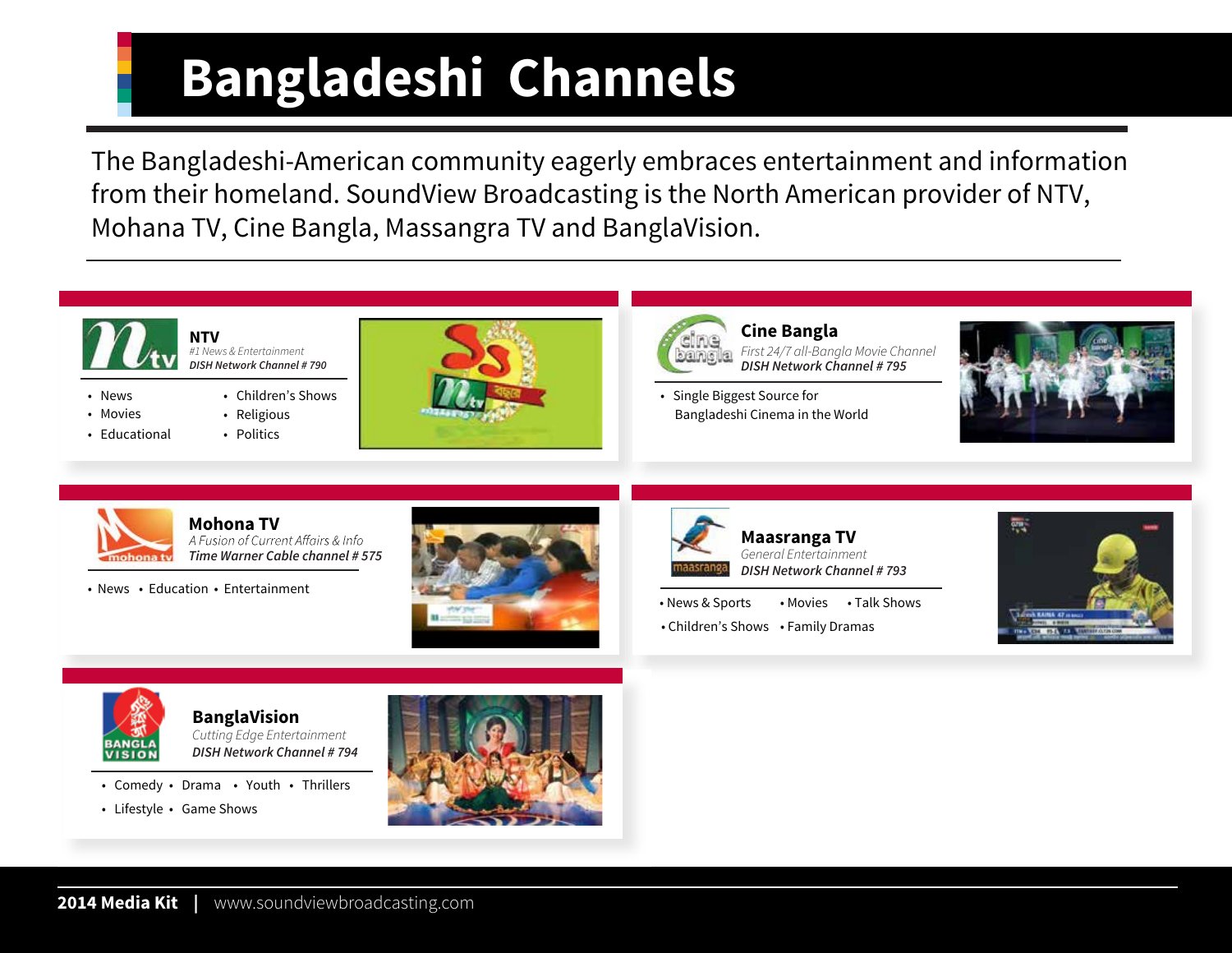# **African American Demographics**

## **About the Audience**

#### **The vast native African-American community,**

a mosaic of immigrants from many nations, is one of the most dynamic and entrepreneurial ethnic consumer groups in the USA

More than 3.7 million Sub-Saharan Africans live in the USA

**Median Household incomes:** between \$45,000 and \$75,000 a year Their projected combined spending power is estimated at \$300 billion





#### **Bachelor's Degree or Higher:**

**3.7 Million Sub-Saharan Africans in the U.S.**



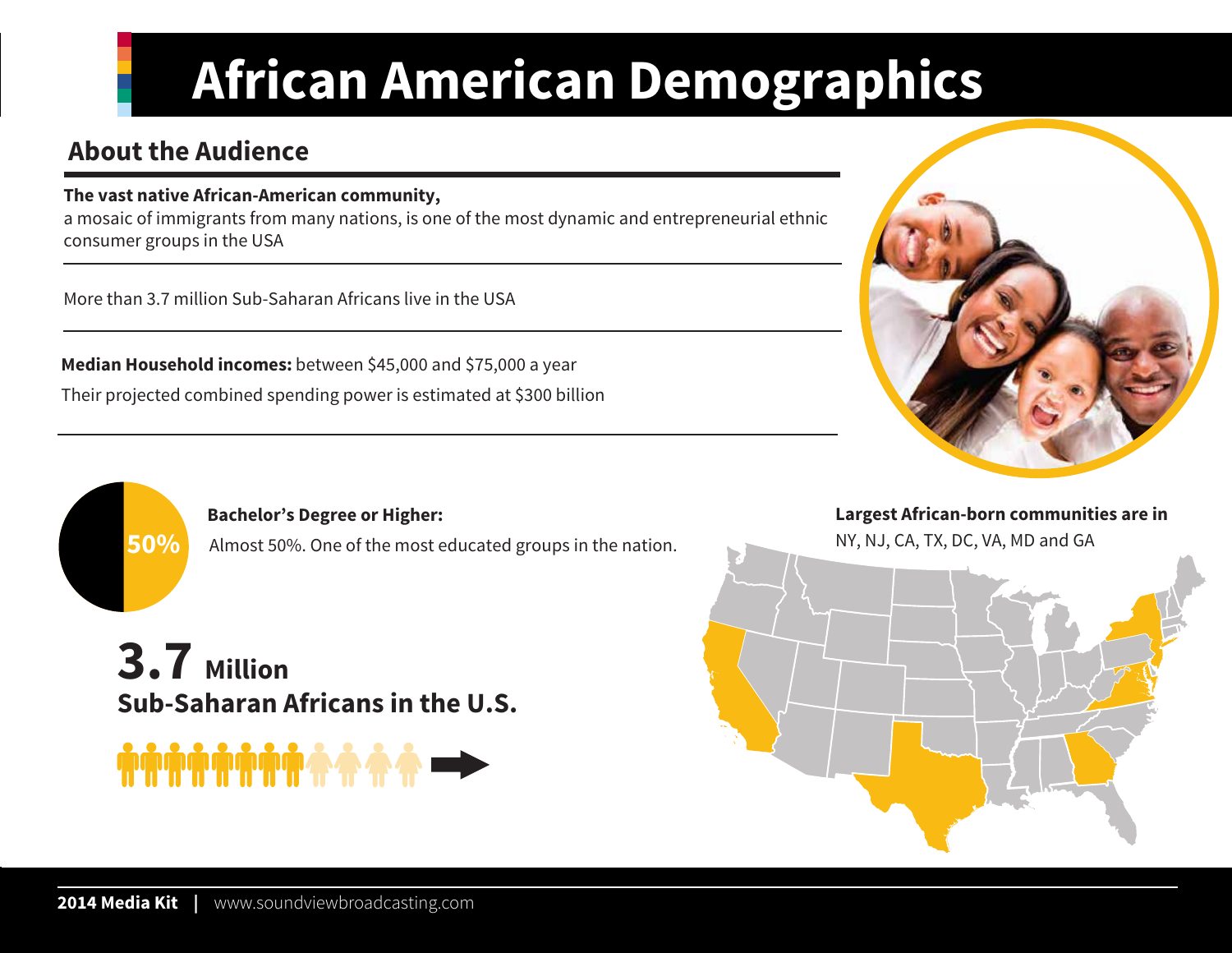# **African Channels**

Bridging the cultural gap between American-born individuals of African descent and the African Diaspora living in the United States, SoundView's African lineup includes Afrotainment, Afro Music, TV 9JA and ABO.

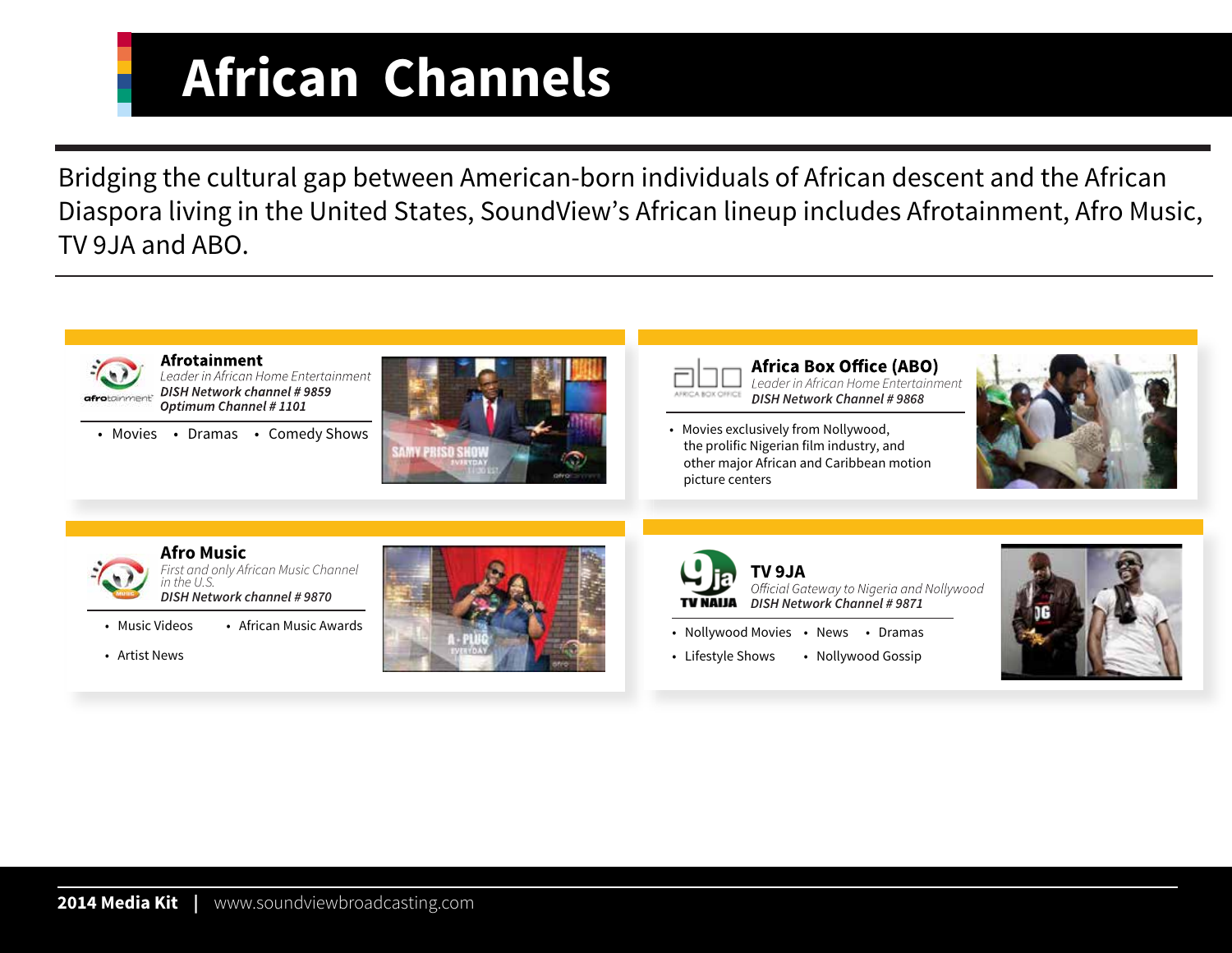## **African Channels**

Bridging the cultural gap between American-born individuals of African descent and the African Diaspora living in the United States, SoundView's African lineup includes Afrotainment, Afro Music, TV 9JA and ABO.

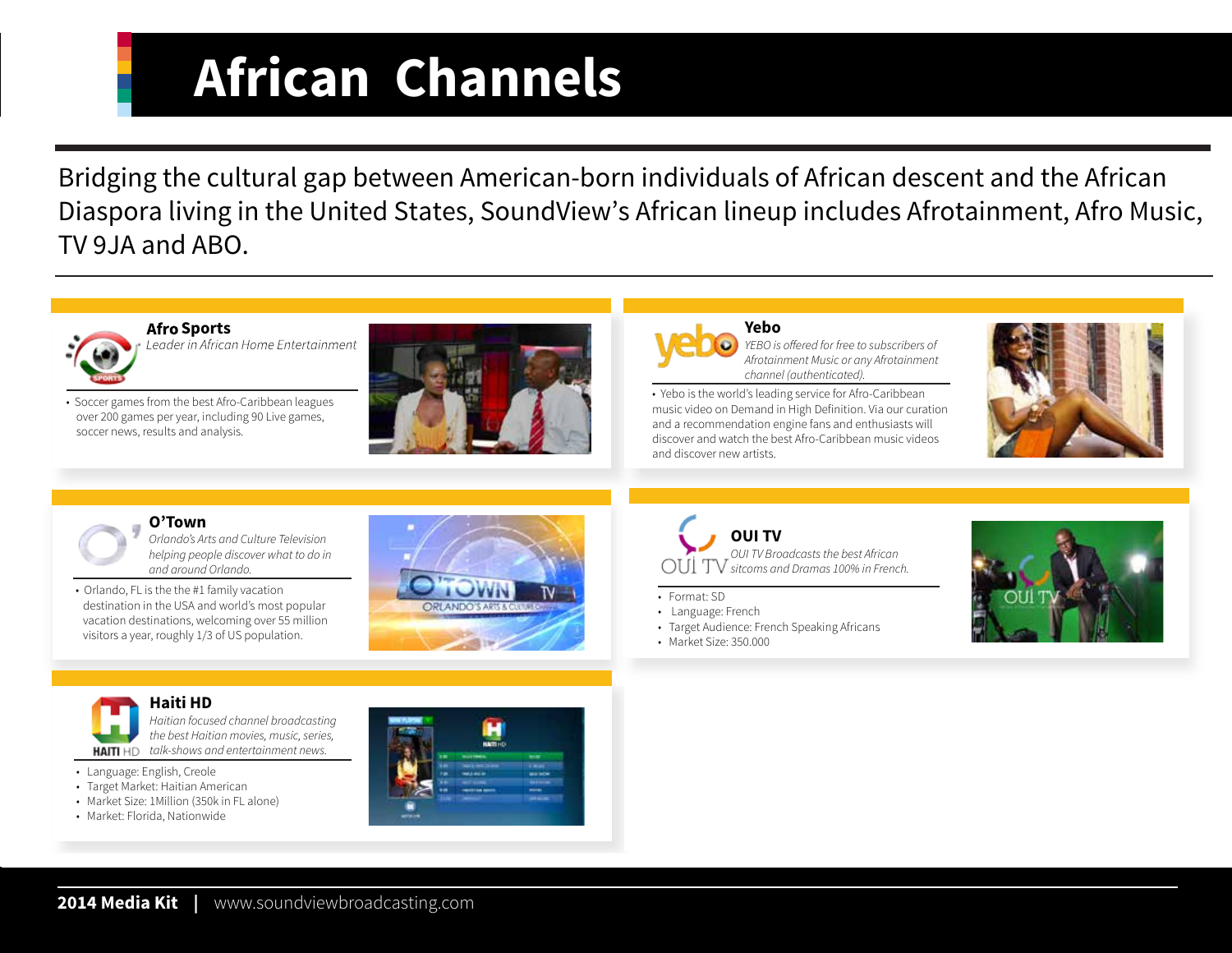# **Greek Demographics**

## **About the Audience**

Greek-Americans stand as one of the proudest immigrant communities in the United States, which is home to the world's largest overseas Greek population

Approximately 3 million Americans are of Greek descent

Greek is spoken at home by more than 25% of households